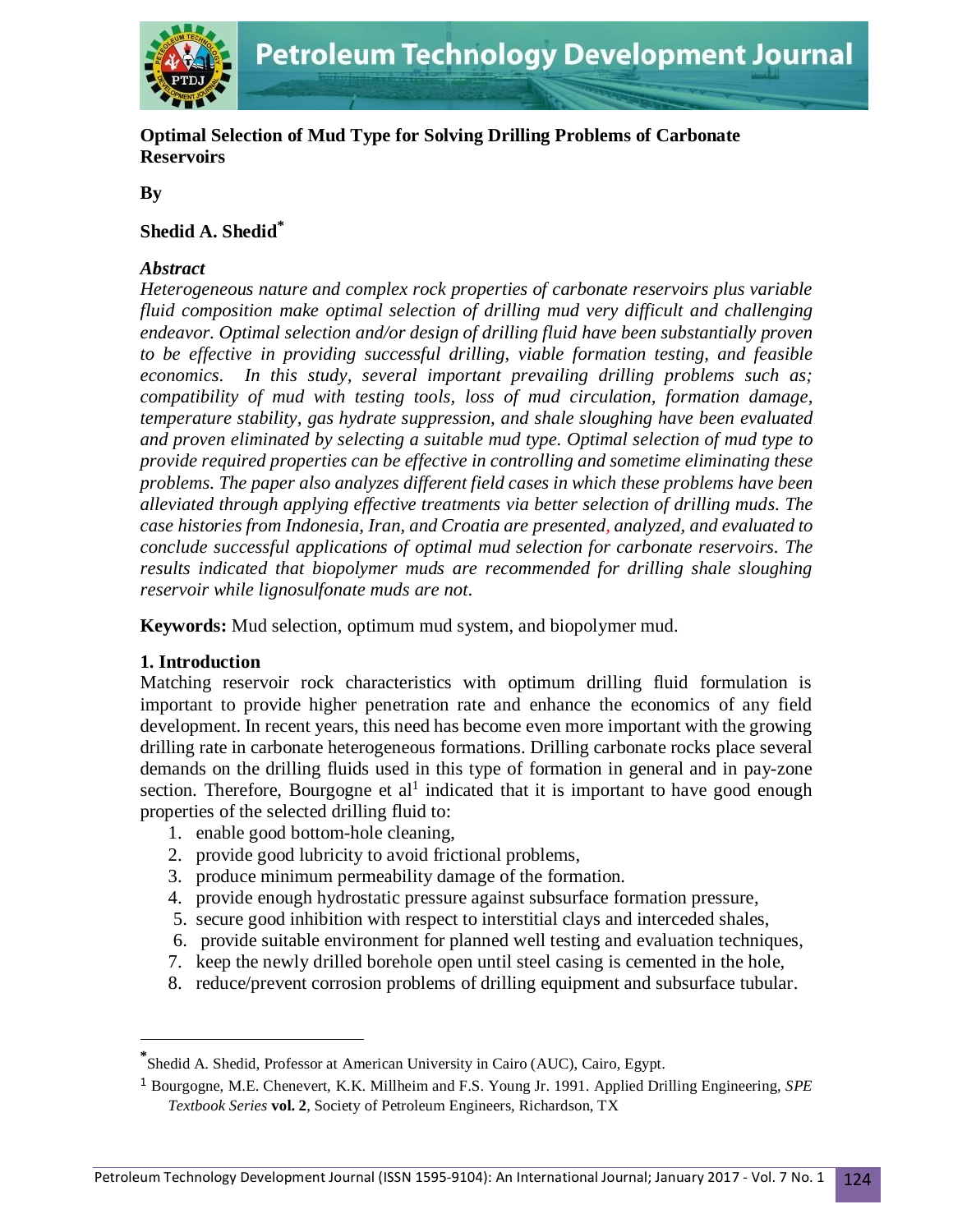Several drilling problems are attributed in different ways to inadequate selection and/or inappropriate additives of the drilling fluid to function properly in drilling carbonate reservoirs. This may lead to severe economic infeasibility of drilling costs of a single and/or group of wells.

## **2. Specialty of Carbonate Reservoirs**

Chilingarian *et*  $al^2$  .has indicated that more than 50 % of the world oil reserves are contained in carbonate reservoirs. The complex nature of carbonate reservoirs provides special requirements in selected type of drilling fluid. The problem will be more difficult for fractured and/or micro-fractured carbonate reservoirs. The major constituent of carbonate rocks is calcium carbonate  $(CaCO<sub>3</sub>)$  which is affected by using water-base muds and may be converted to calcium dolomite according to the following well-known chemical reaction;

 $2 \text{ CaCO}_3 + \text{MgCl}_2 \rightarrow \text{CaMg (CO}_3) + \text{CaCl}_2$  (1) Calcium Carbonate Magnesium Chloride Dolomite Calcium Chloride (Limestone)

It has been observed that dolomite is more porous than limestone. This is the reverse of what someone may expect because dolomite is less soluble than calcite. The use of conventional water-based mud in drilling limestone reservoirs may cause serious problem of wellbore instability due to the dissolution process. Therefore, special mud types/design should be considered in similar cases to avoid this type of problem.

Accurate definition of carbonate rocks is required to be understood by petroleum engineers. Geologists generally define carbonate rocks as those containing more than 50 % of carbonate minerals as presented by Bissell and Chilingar<sup>3</sup>. Similarly, dolomite is also defined as the sedimentary rock containing greater than 50 % of the mineral dolomite. Friedman and Sanders<sup>4</sup> recognized limestone and dolomite as the two-compositional end member types.

#### **2. Drilling Problems and Solutions of Carbonate Reservoirs**

Many drilling problems related to carbonate reservoirs are covered below and proposed solution(s) using selected mud type is presented;

# **2. 1. Compatibility of Drilling Fluid with Testing Tools;**

Formation testing and evaluation are mainly affected by used drilling fluids. Therefore, it is imperatively important to select a suitable drilling fluid for drilling carbonate reservoirs and for successful testing of these formations.

 $\overline{a}$ 

<sup>&</sup>lt;sup>2</sup> Chilingarian, G. V., Mazzullo, S. J., and Rieke, H. H. 1992. Carbonate Reservoir Characterization: a geologic-engineering analysis, part 1," Elsevier, New York.

<sup>&</sup>lt;sup>3</sup> Bissell, H. J. and Chilingar, G. V. 1967. Occurrence and Classification of Carbonate Rocks,

Developments in Sedimentology, 9A. Elsevier, Amsterdam, pp. 87-168.

<sup>4</sup> Friedman, G. M. and Sanders, J. E. 1967. Origin and Occurrence of Dolostones," Elsevier, Amsterdam, 1967, 9-A, pp. 267-348.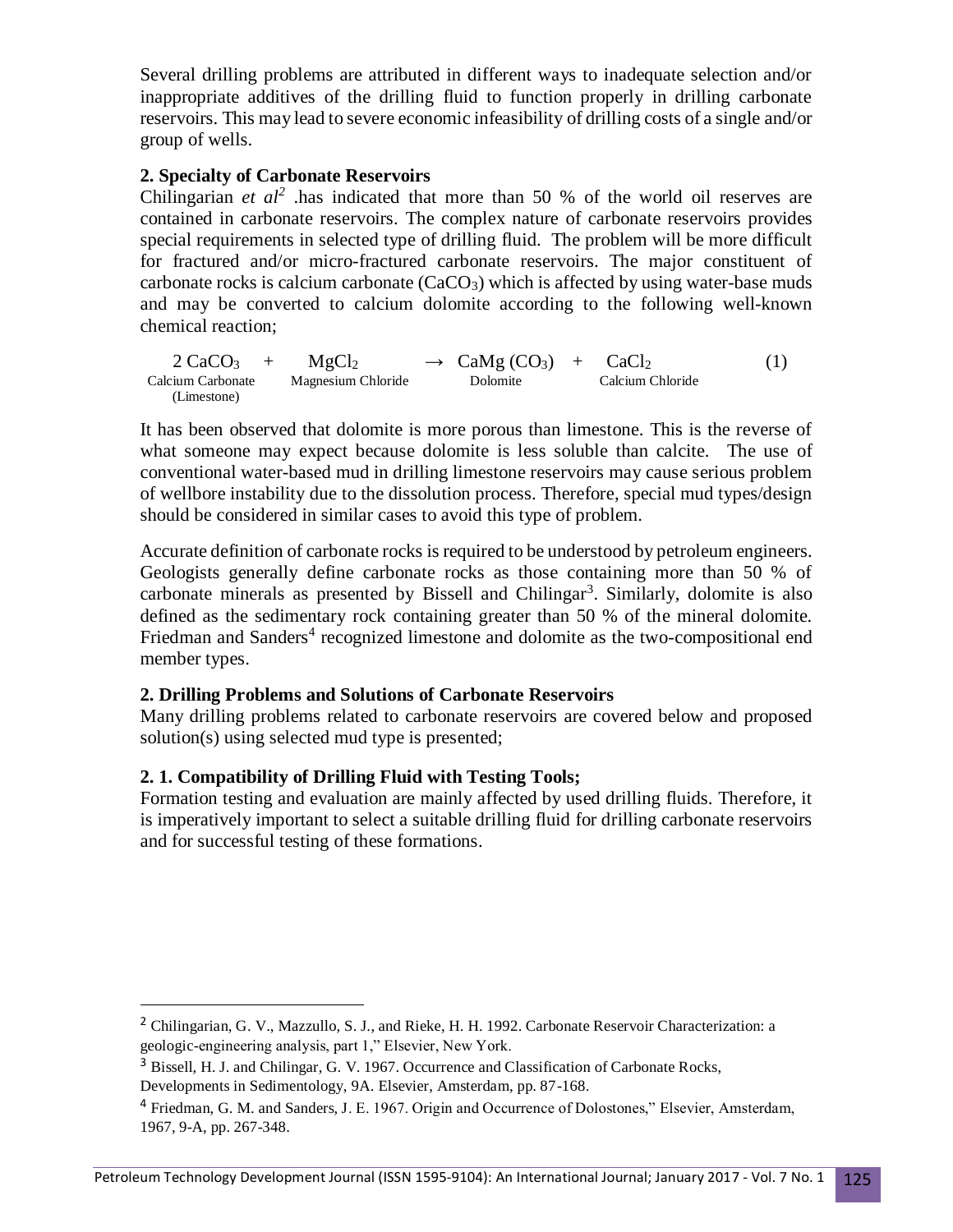Today, it is important to apply teamwork concept between Service Company and operating professionals to define the challenge of accurate formation testing and provide effective solution by selecting suitable mud type. Okuyig et al<sup>5</sup> indicated that formation evaluation of low permeability carbonate reservoirs has been challenging with frequent tool plugging, extended pumping time, and multiple trips out of hole. Tseng et  $al<sup>6</sup>$  indicated that the determination of fluid type and contacts (FT  $\&$  C) in carbonate reservoirs is challenging because of complexity and heterogeneity of reservoir rock and lithology.

### **2.2. Lost of Circulation and Formation Damage**

 $\overline{a}$ 

The total loss of the amount of fluid varies from one well to another. Usually, majority of fluid loss occurs in the lower part of the formation. The fluid losses are classified into four categories including seepages, moderate, severe, and total losses. While drilling in carbonate reservoirs, the mud is overbalanced at the top part of the reservoir and is kept in pressure average of 150 psi. The over balance increase quickly toward the lower part of the reservoir. Since hydrocarbon reservoirs have some large void spaces exist between the particles. The fluid hits these void spaces, the annular overbalance is lost, causing a mud loss and the annular level will decrease to a level at which the mud hydrostatic will equal the formation pressure at the loss zone. If the under balance wasn't handled properly, it will allow gas to enter the well bore which in turn will cause a gas kick with a mud loss.

Three different methods were found to solve the mud loss problem. The first method provides operational procedures to handle the total mud loss. In this method, a sufficient amount of mud and conventional medium is used and a float valves were attached to the drill string which act as a mechanical barrier to avoid influx entering the drill string. The second method is the use of optimized annulus fill-up rate to reduce mud lost into the formation while safely curing mud losses. Using an average mud mixing capacity around 100 BPH, the surface mud volume will decrease and will be lost in the formation before losses can happen. The volume of mud lost is dramatically reduced, while in the same time it gives the same volume of mud at the surface. The third method is curing losses with bridging agents like tuff fiber cement pills. Bridging agents are added to the drilling fluid to prevent loss circulation and solid invasion into the formation by building a filter cake through bridging across the pore throats or fractures of an exposed rock.

The size of the carbon structure is large and extensive comparing to the cement particles. The use of cement in curing losses on the base that the cement particles will fillup the void caused from the carbon. The use of fiber cement allows the fibers to generate complex bridges for the cement particles so it will attach, harden and cure losses.

<sup>5</sup> Okuyig, M, Berrim, A., and Haddad, S. 2007, Integrating Drilling-Fluid Optimization, and New Technology Improves Carbonate-Reservoir Evaluation, SPE 105298, the 15th Middle East Oil & Gas Show (MEOS) and Conference, Manama, Bahrain, 11-14 March.

<sup>6</sup> Tseng, H. Y., Pottorf, R. J., and Mardon, D. 2007. Identifying Fluid Type and Contacts in Carbonate Reservoirs, IPTC 11201, International petroleum Technology Conference (IPTC), Abu Dhabi City, U. A. E., 4-6 December.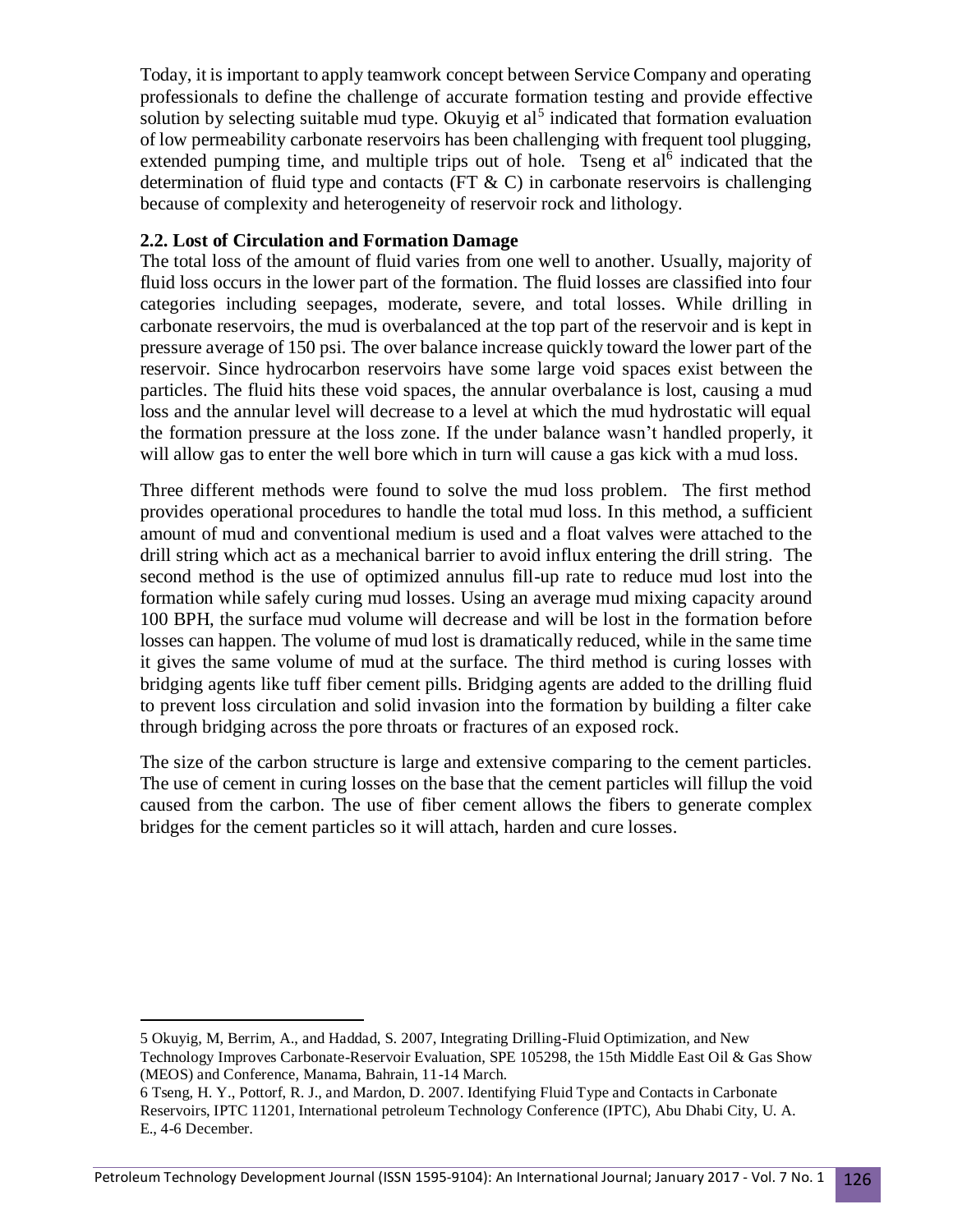The four main components of most water-based reservoir fluid systems are the base brine, viscosifier, fluid-loss additive, and bridging particles. The first three components are normally kept unchanged, with exception of some weight adjustments that are always made. The two main types of bridging agents are calcium carbonate and sodium chloride salt according to Bissell and Chilingar<sup>3</sup>. Variety of bridging particles grades and sizes are used, depending on possible degree of fluid invasion that must be averted. Traditionally, Abrams' rule1 has been the principle guideline in selecting the proper particle size and concentration. Per this rule, "the median particle size of the bridging material should be equal to or slightly greater than 1/3 the median pore size of the formation." That means the concentration of the bridging solids must be at least 5% by volume of the solids in the fluid. By this rule, particles with size of 50 micron  $(\mu)$  should be effective at sealing pores with diameter of 150 micron. The shortcoming of this rule is that it only addresses the size of particle required to initiate a bridge and does not give the best effective size. Also, it does not address an ideal packing sequence for reducing fluid invasion and enhancing sealing.

Ideal packing is distribution of particles with wide range of size, for effectively sealing all pores, even those formed by bridging particles, resulting in a tighter and less invading filter cake. Dick, et al<sup>7</sup> have introduced the new Ideal Packing Theory (IPT) that takes a graphical approach in determining the optimum particle-size distribution of bridging material for known formation characteristics to reduce formation damage and enhance the performance. IPT has been proved to be successful in different wells including a well offshore UK, for which the biopolymer system was designed at 9.5 lb/gal with 28 lb/bbl of properly sized ground marble and particle size was identified based on formation permeability that was expected to range from 50 to 80 md.

The underbalanced drilling has shown the following advantages over other drilling systems

- 1. Minimizing lost circulation
- 2. Increasing penetration rate

 $\overline{a}$ 

- 3. Minimizing differential sticking
- 4. Earlier production and increasing bit life
- 5. Reducing stimulation requirements
- 6. Improving formation evaluation

Formation damage is a strong function of particle size distribution in the mud and permeability of a rock. To reduce formation damage caused by drilling and completion fluids, particles used in these fluids must be sized to hold them off from entering formation and must be able to form an effective bridging to that filtrate, solids, or polymer invasion. Many researchers believe that particle invasion is the primary cause of formation damage during drilling.

<sup>7</sup> Dick, M. A., Heinz, T. .J. and Svoboda, C. F. 2000, Optimizing the Selection of Bridging Particles for Reservoir Drilling Fluids. Paper SPE 58793 presented at the 2000 SPE International Symposium, Louisiana, 23–24 February.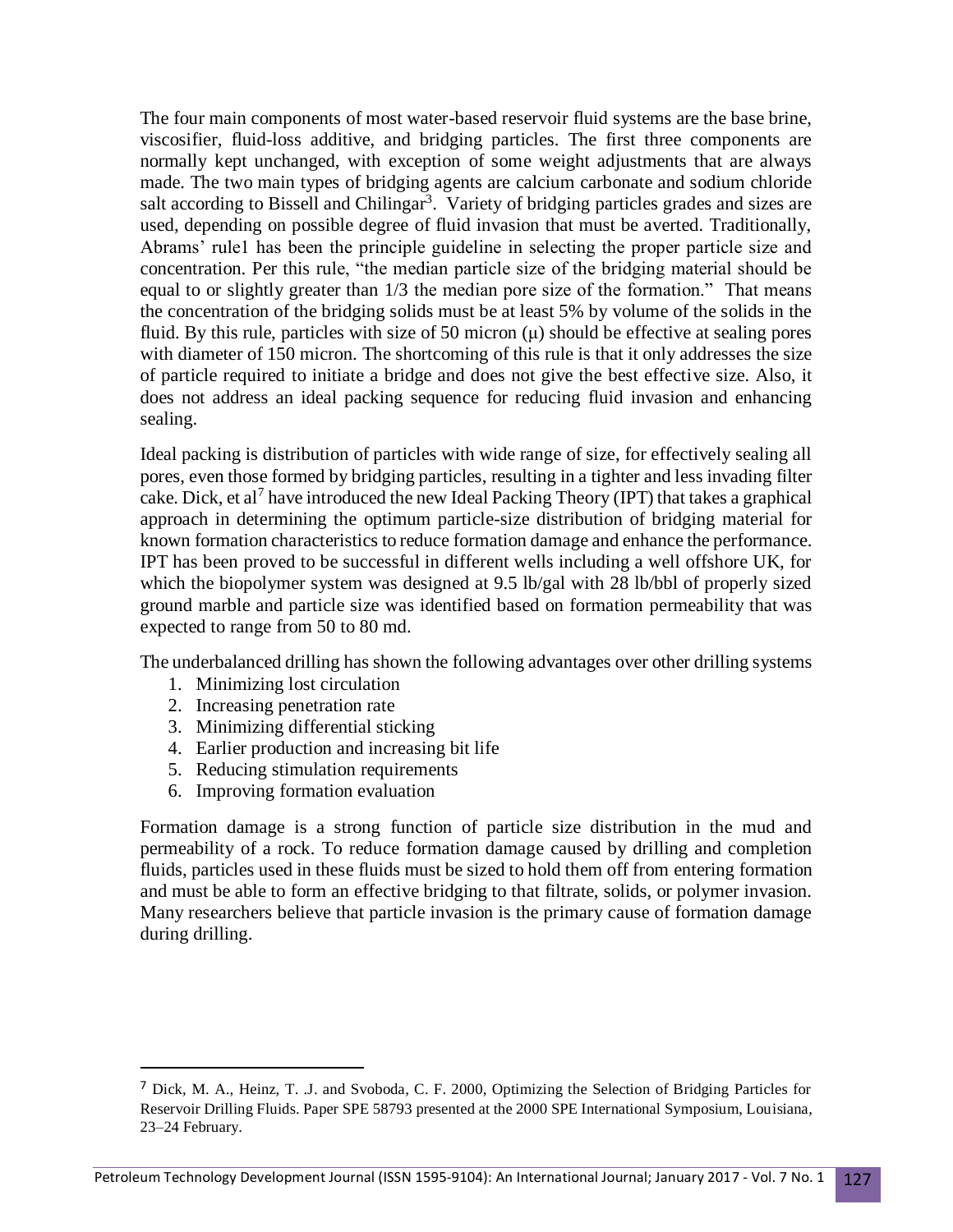Siddiqi, et al<sup>8</sup> introduced an optimized drilling fluid for a well in Haradh field, Arab-D carbonate reservoir in Saudi Arabia. The drilling fluids used for drilling wells in previous increments had caused great formation damage and extensive losses were experienced due to bad selection of drilling fluids. The main concerns in the study of the new drilling fluid formulation were optimization of particle size distribution, compatible with the porosity and permeability factors of Haradh field, to minimize formation damage, fluid loss control and damage removal, and maintenance of drilling fluid characteristics during drilling process. It was concluded that an optimum ratio of fine to medium calcium carbonate is 36:65 (8:15 ppb fine: medium) in 23 ppb (part per billion) bridging material loading. The results of this research are summarized in Table 1 and 2.

Furthermore, Bell and Davis<sup>9</sup> successfully alleviated lost circulation in a thick limestone reservoir characterized by vuggy and fractured porosity, in Natuna Sea in Indonesia. They added a concentration of 20 ppb Lost Circulation Material (LCM) was added to the system. They stabilized the system using a low molecular weight polymer deflocculant and reduced the high gel strength by addition of lignite-based thinning agent. Also, lime, a soluble form of calcium, and a 600-800 ppm was added to treat out the carbonate contamination, CO2, pH was maintained at 10.5 to 11, to prevent the mud system to become highly limedominated. Also, to avoid stuck pipe problem, diesel oil is added, for which a salt water emulsifier is added to control the lost circulation and improve filter cake quality.

However, Luo, et  $al^{10}$  developed a new drilling fluid to minimize formation damage in under-balanced drilling even further (by 20% to  $40\%$ ). This new formula contains an elastic fiber-shaped additive, calcium carbonate particles, polymer and salt, clay, and water. This drilling fluid would plug on the wall instantaneously when over-balance condition appears and reduce fluid invasion into the formation.

#### **2.3. Temperature Stability**

 $\overline{a}$ 

As drilling continues to reach greater depths, higher demands are placed on drilling fluids to be stable at higher temperatures. At depths approaching 17,000 ft, the reservoir temperatures go as high as  $400^{\circ}$ F. A water based mud (WBM) would evaporate at these temperatures. This would increase its viscosity, in turn decreasing the rate of penetration and other functions of the drilling fluids. Therefore, for drilling into carbonate reservoirs at depths greater than 15,000 ft, the use of an oil based mud (OBM) or non-aqueous fluid (NAF) is recommended. NAFs have been formulated to withstand temperatures up to 450 <sup>o</sup>F in practice and have the advantage of being the most tolerant fluids under these

<sup>8</sup> Siddiqui, M.A., et al. 2006. Drill-in Fluids for Multi-Lateral MRC Wells in Carbonate Reservoir-PSD Optimization and Best Practices Lead to High Productivity: A Case Study. Paper SPE 101169 presented at the 2006 SPE Asia Pacific Oil & Gas Conference and Exhibition, Australia, 11–13 September.

<sup>9</sup> Bell, R.J., and Davis, J.M. 1987. Lost Circulation Challenges: Drilling Thick Carbonate Gas Reservoir, Natuna D-Alpha Block. Paper SPE 16157 presented at the 1987 SPE/IADC Drilling Conference, New Orleans, 15–18 March.

<sup>10</sup> Luo, S., Li, Y., Meng, Y., and Zhang, L. 2000. A New Drilling Fluid for Formation Damage Control Used in Unbalanced Drilling. Paper SPE 59261 presented at the 2000 SPE/IADC Drilling Conference, Louisiana, 23–25 February.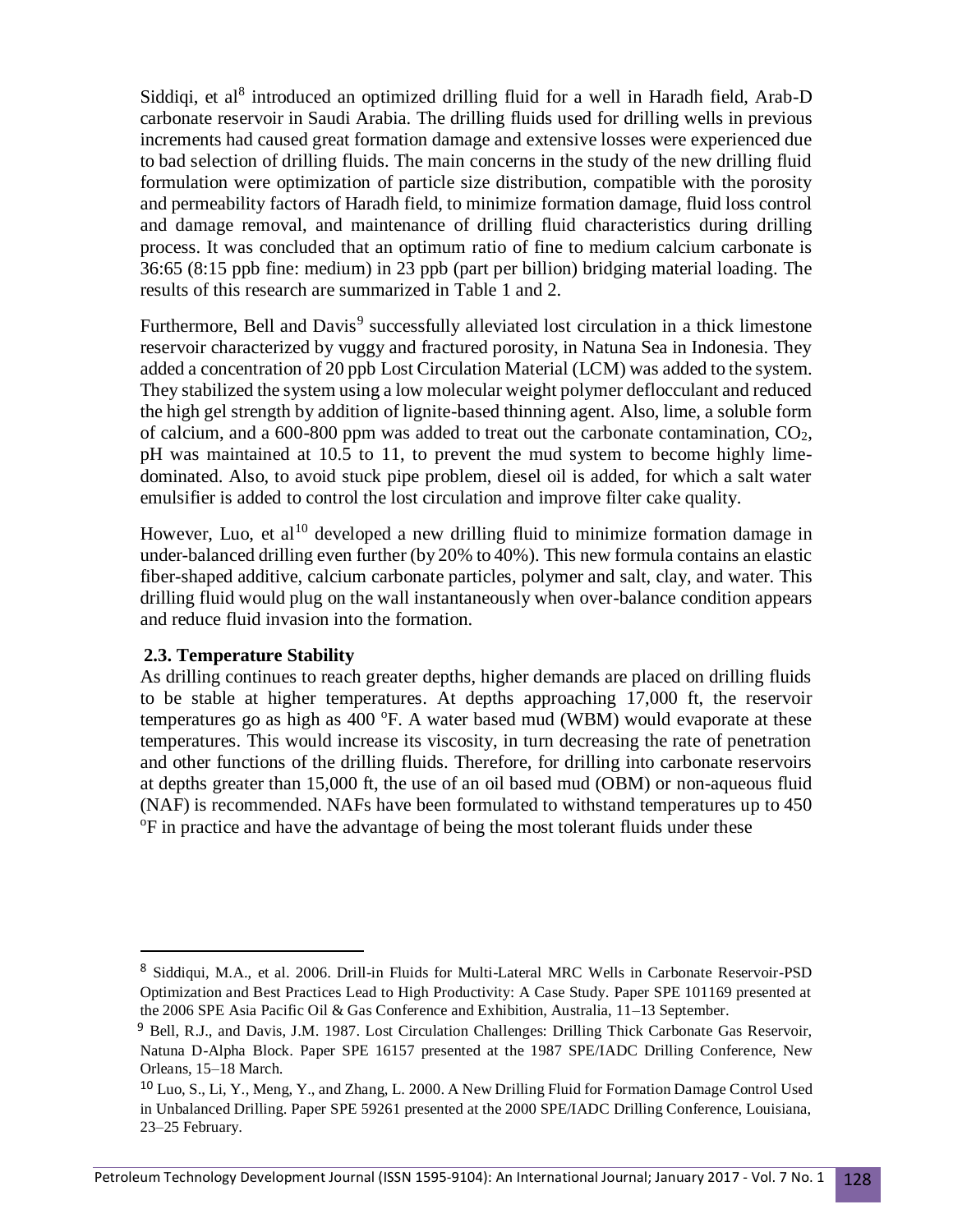conditions. High performance water based muds (HPWBM) used today do not have this temperature tolerance.

# **2.4. Gas Hydrate Suppression**

Drilling in deep water poses another potential problem relating to preventing the formation of gas hydrate. Synthetic based muds (SBM) are well suited for preventing the formation of gas hydrates. Once the gas goes into solution, there is effectively no gas migration in synthetic muds. If a water based mud is used, free gas is found to collect at the BOP stack causing problems. This is not the case in synthetic muds as the free gas will go into solution. Hydrate suppression in SBMs are easily achieved by adding calcium chloride at a concentration of 20 % by weight. Additional hydrate suppression can also be achieved by adding a glycol specifically designed for gas hydrate suppression.

# **2.5. Shale Sloughing**

 $\overline{a}$ 

Shales make up over 75% of drilled formations and cause over 90 % of wellbore stability problems. Shale instability in a borehole may be caused due to one or more of the following problems:

- 1. overburden pressure
- 2. compaction degree at the formation
- 3. pore pressure in shale exceeding the hydrostatic pressure
- 4. rate at which clays absorb water
- 5. tectonic forces and
- 6. presence of microfractures along cleavage planes on the clay platelets

The pressure of the overlying sediments has dehydrated subsurface shales. During the drilling of a well, the lateral pressure is relieved and the formation imbibes water from the drilling fluid. This change can result in very high swelling pressures which destabilize the borehole. Thus, the stability of the borehole depends a lot on the interaction between the drilling fluid and exposed shales. Improper selection of drilling fluid can restrict the productivity, on contact with the shale in the reservoir. Shales with high quantities of bentonite can absorb water, soften, and integrate with the drilling fluid increasing its viscosity. This can severely affect the drilling operations. Carbonate reservoirs in the Middle East have thin laminated shale beds intermittent with the reservoir beds.

Davidson et  $al<sup>11</sup>$  indicated that the laboratory experiments showed that the use of calcium ions improved on the shale stability. Field experience on most wells showed that the use of potassium ions gave good indications of shale stabilization for approximately 48-72 hours. After this time, the shales started to swell and especially the ones in which caustic potash were used instead of caustic soda A 50/50 mixture of both salts produced better results. Both the mud and filtrate were maintained as low and close as possible.

<sup>11</sup> L. Davidson, Davidson. E, Richardson. L and Zoller. S. 2000., Control of Lost Circulation in Fractured Limestone Reservoirs. Paper SPE 62734, the 2000 IADC/SPE Asian Pacific Drilling Technology, Kuala Lumpur, Malaysia, 11–13 September.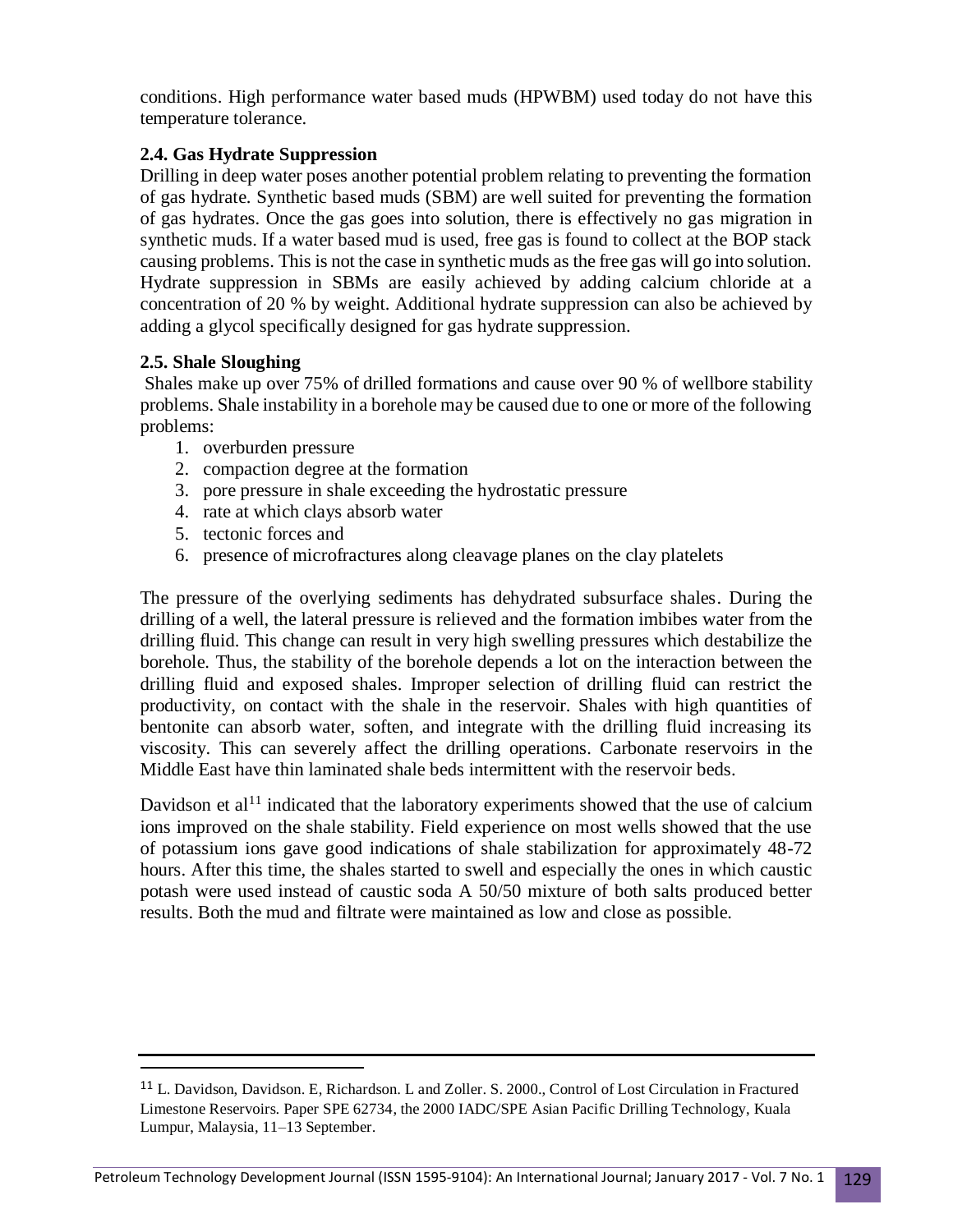The use of biopolymer alone is recommended for drilling through sloughing shale formations. This is due to the loss of fluid to the formation in form of polymer solution. This causes an increase in the osmotic pressure, thus weakening the shale bonds which may lead to shale swelling and heaving. It is recommended to prepare a drilling fluid composed of 70-80 % of biopolymer, and with the same salinity as the formation, or using  $CaCl<sub>2</sub>$  or KCI and then adding 20 to 30 % of (partially hydrolyzed high molecular polymers) when the pH is approximately equal to 8.0. This will result to a stable hole condition while drilling through sloughing formation. The presence of  $CaCl<sub>2</sub>$  or KCI helps to eliminate the differential osmotic pressure.

When drilling through shales that contain formation water, it is safer and more trouble free to maintain the same level of salinity and total dissolved solids in both formation water and mud system. Drilling mud with similar ions as those in shale formation should be used when drilling through troublesome shale formation. If step dip exists, the pore pressure must be exceeded, and plug back cementing job under pressure is preferable when drilling through step dip gumbo-plastic shales.

#### **2.5.1. Surface Mud**

 $\overline{a}$ 

It is usually straightforward that surface mud composes of fresh water, bentonite, and slaked lime. The slaked lime is added on the hydrated bentonite to increase the true yield value. Thus, the cuttings currying capacity will increase at low share rates. Additives like starch, non-ionic filter loss, are used when there is a need for filtration control.

#### **2.5.2. Lignosulfonate Mud**

It is one of the most important types of drilling fluids in which are used in most purposes. It mainly composed of fresh water or seawater, bentonite, chrome or ferrochrome lingosulfonates, caustic soda, carboxymethyl cellulose (CMC) or stabilized starch, and sometimes preservative. It is very important to consider that noticeable characteristics can be used when high density is required, greater than 14 lbm/gal. In addition, this drilling fluid can be used when there is a chance to face high temperature, high solid tolerance is desired, low filter loss is desired, and resistance to cement contamination is wanted. Moreover, lingosulfonate mud causes a reduction of the permeability since it contributes greatly to the formation damage as reported by Kelly<sup>12</sup>.

**Effect of Cost:** The traditional primary focus for selecting drilling mud additives has been the cost. The person ultimately responsible for selecting products is the operator's purchasing agent. To aid purchasing personnel in selecting drilling mud additives, an inhouse product comparison list, listing additives by primary function in addition to a description of the product was developed. Unlike World Oil's list provided by Lyons<sup>13</sup>, the proposed list should contain purchasing recommendations. List of products should follow steps below;

<sup>12</sup> Kelly, J.; 1983. Drilling Fluids Selection, Performance, and Quality Control, Journal of. Petroleum Technology, May, pp. 889-898.

<sup>&</sup>lt;sup>13</sup> Lyons, W. 2009. Working Guide to Drilling Equipment and Operations, Gulf Professional Publishing, USA.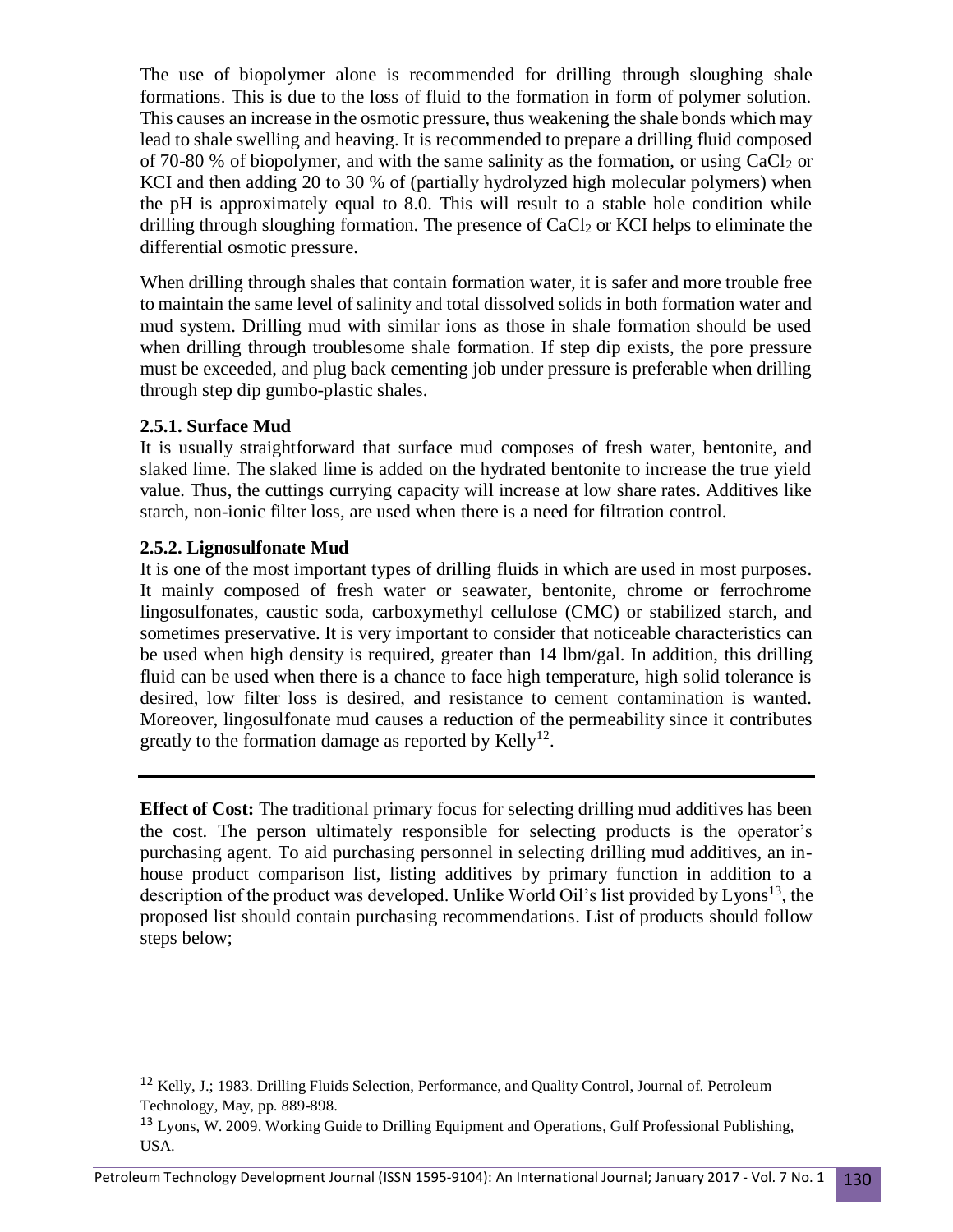- 1. Apply field experience for pre-approved list
- 2. Test and approve selected list
- 3. Test the feasibility of the list before purchase or
- 4. Recommended or reject the list.

This list provides the purchasing agent with quick comparisons of various products and a course of action required prior to purchasing products.

### **3. Case Histories**

 $\overline{a}$ 

Application of appropriate screening criteria for mud selection results in many successful applications of drilling fluids. Three case histories of this application are presented below

#### *3.1. Natuna D-Alpha Block, offshore Indonesia*

Bell and Davis<sup>14</sup> indicated that the L-Structure in the Natuna D-Alpha Block of the East Natuna Basin is in the Natuna Sea in Indonesian waters, northwest of Kalimantan. It is mainly a large structural stratigraphic hydrocarbon trap. This reservoir has a unique aerial extent and reservoir thickness. The porous reef complex of Terumbu formation has a homogenous gas column of 5200 ft thick with  $CO<sub>2</sub>$  content averaging 72 %.

The thick Terumbu reservoir is a fractured limestone. Also, the long gas column in the reservoir presents a pore pressure profile which ranges from abnormally high in the top, down to a fresh water gradient in the bottom. The above factors caused severe loss circulation problems in the reservoir. Loss circulation was seen in all four sections of the Natuna-Terumbu formation. Loss rates as high as 600 barrels per hour were observed. There were several causes for the loss of circulation. Bottomhole temperatures of up to 376  $\rm{^{\circ}F}$ , coupled with CO<sub>2</sub> contamination caused drilling mud problems. The adverse affects on mud properties were due to the coagulation of mud, which caused increases in the yield point, gel strength and fluid loss. The deterioration of these properties in turn caused an increase in the equivalent circulating density (ECD) and made it more difficult break circulation after trips. Thermal gradation of organic mud additives caused high temperature gellation and CO<sup>2</sup> from the drill gas flocculated the drilling mud. Lost returns resulted in gas influx, causing  $CO<sub>2</sub>$  contamination, mud clabbering and finally, stuck pipe.

The problem of high temperature gellation of the mud was controlled by stabilizing the system with a low molecular weight polymer deflocculant. The high gel strengths were reduced by addition of some lignite based thinners and reducing the bentonite in the mud from 20 ppb to 10 ppb.

The effects of carbonate contamination could not be treated with lignosulfonates or other flocculants; removal of the carbonates was necessary. Lime was added to precipitate the carbonate ion as calcium carbonate. Some excess calcium was left to treat out the  $CO<sub>2</sub>$ . The pH was carefully maintained at 10.5-11.0 to avoid the mud from becoming very alkaline, which is not desirable at high temperatures.

<sup>&</sup>lt;sup>14</sup> Bell, R. J., and Davis, J. M. 1987. Lost Circulation Challenges: Drilling Thick Carbonate Gas Reservoir, Natuna D-Alpha Block," paper SPE 16157 presented at the 1987 IADC/SPE Drilling Conference, New Orleans, LA, 15-18 March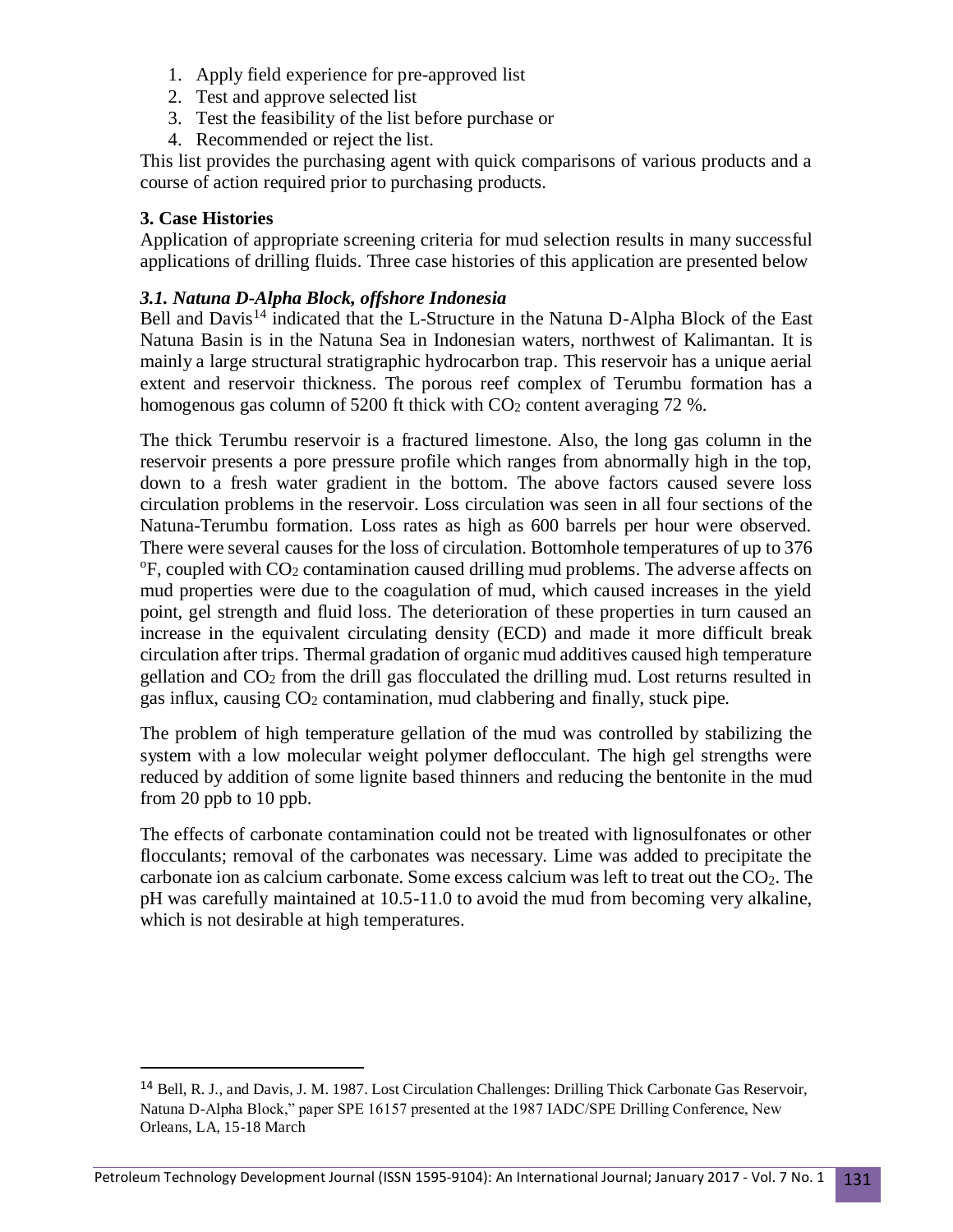In the last well, diesel oil (6 to 8 %) was added to the mud to reduce drag and the possibility of stuck pipe. A salt water emulsifier for the diesel was used to control fluid loss and improve the filter cake quality. Batch treatments of the mud with Loss Circulation Material also greatly improved the drilling conditions.

# **3.2. Paris Field, Iran**

Parsi field is located approximately 100 Km South East of Ahwaz and Shanoul field in the south of the Fars province. Parsi field is the one of the largest Iranian oil and gas fields. The initial reservoir pressure was approximately 3800 psi. By the end of 2001, about 1.48 Billion STB had been produced, with a pressure decline of about 800 psi.

Fried at  $al^{15}$  indicated that stable and stiff foam drilling in this carbonate field gave good results for the following reasons:

- 1. Drilling with foam mud gives a higher rate of penetration
- 2. Stable foam possesses solids carrying capability much higher than that of liquids
- 3. foam velocity and pressure consideration help to control washing effects and formation water influx

The different parameters of foam drilling depend on field conditions like drill string components, bottom-hole pressure (BHP), hole size and foam properties. Foam drilling in this field was proven to be superior in terms of longer bit life and less wellbore instability.

# **3.3. 1-H Well, Croatia**

 $\overline{a}$ 

Horizontal well (1-H) was drilled in a mature field in Croatia with an extended open hole interval and a high differential pressure. As a result, differential sticking has occurred when drilling the horizontal section. Soric et al<sup>16</sup> showed that this was the first horizontal well to be drilled in that area with application of a drill-in fluid that included specially sized calcium carbonate bridging agent with a blend of viscosifying and filtration control polymers.

To identify the best drill-in fluid composition for the horizontal section, three compositions were evaluated based on fluid-loss control and plugging properties, low-shear rheology (LSR) and formation damage potential.

Stranding and sticking of drilling string during round trips represented an "expected" technological problem during the drilling process. It is quite impossible to drill a horizontal well trajectory without departure from the previously set dip angle, azimuth and vertical depth and correction of them. One of basic reasons for sticking and stranding the string is the higher density of the drilling fluid than designed. The designed density of drill-in fluid (DIF) was 1050 to 1100 kg/m<sup>3</sup>, and the horizontal part of the well was finished with a fluid having a density of 1190 g/m3 (the differential pressure was 20.8 bar). After finishing the drilling, a  $4\frac{1}{2}$ -in. production liner was set in the interval from 1780 to 2305.5 meters.

<sup>&</sup>lt;sup>15</sup> Frid, S., Geir, H, Teichrob, R. R, and Behbahani, H. S. 2008. Optimized Foam Drilling Improves Drilling Performance [in Iranian Carbonate Fields ,](https://www.onepetro.org/conference-paper/SPE-114057-MS?sort=&start=0&q=Parsi+Field%2C+Iran&from_year=&peer_reviewed=&published_between=&fromSearchResults=true&to_year=&rows=10) SPE paper 114057-MS, SPE Western Regional and Pacific Section AAPG Joint Meeting, 29 March-4 April, Bakersfield, California, USA.

<sup>16</sup> Soric, T, Huelke, R., and Marinescu, P. 2003. Uniquely Engineered Water-Base High Temperature Drill-In-Fluid Increases Production, cuts Costs, in Carbonate Croatia campaign, SPE paper 79839-MS,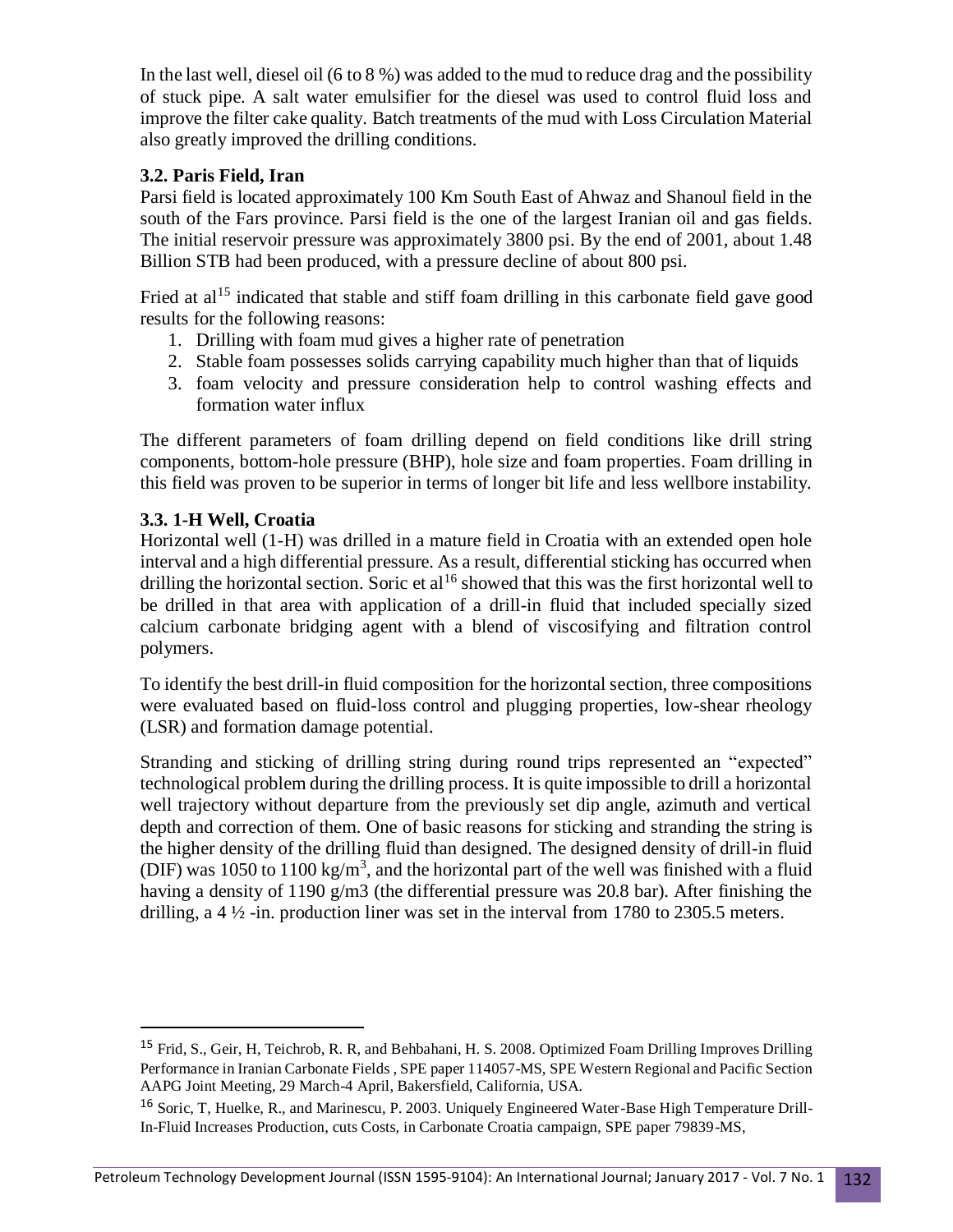## **4. Conclusions**

This study presents frequently occurring drilling problems and used optimal selection of drilling fluid for solving these problems in carbonate reservoirs. The following conclusions are attained;

- 1. Severe heterogeneity and variation of deposition environment of carbonate reservoirs have special drilling fluid requirements.
- 2. Application of biopolymer alone is recommended for drilling through sloughing shale formations.
- 3. For drilling into carbonate reservoirs at depths greater than 15,000 ft, the use of oil based mud (OBM) or non-aqueous fluid (NAF) is recommended.
- 4. Lingosulfonate muds are not suitable to stabilize shales and cause a reduction in permeability.
- 5. The problem of high temperature gellation of the mud can be controlled by stabilizing the system with a low molecular weight polymer deflocculant
- 6. Stable and stiff foam drilling in carbonate fields was evaluated to provide good results.
- 7. Drill-In Fluid (DIF) must be well-designed for successful horizontal well drilling.

#### **Nomenclatures**

| <b>BHP</b> | <b>Bottom-Hole Pressure</b>                 |
|------------|---------------------------------------------|
| <b>CMC</b> | Carboxy-Methyl Cellulose                    |
| DIF        | Drill In Fluid                              |
| <b>ECD</b> | <b>Equivalent Circulating Density (ECD)</b> |
| FT & C     | <b>Fluid Type and Contacts</b>              |
| <b>LCM</b> | <b>Lost Circulation Material</b>            |
| <b>IPT</b> | <b>Ideal Packing Theory</b>                 |
| <b>LSR</b> | Low-Shear Rheology                          |
| <b>NAF</b> | Non-Aqueous Fluid                           |
| <b>OBM</b> | Oil-Based Mud                               |
| <b>SBM</b> | Synthetic-Based Mud                         |
| <b>WBM</b> | Water-Base Mud                              |
|            |                                             |